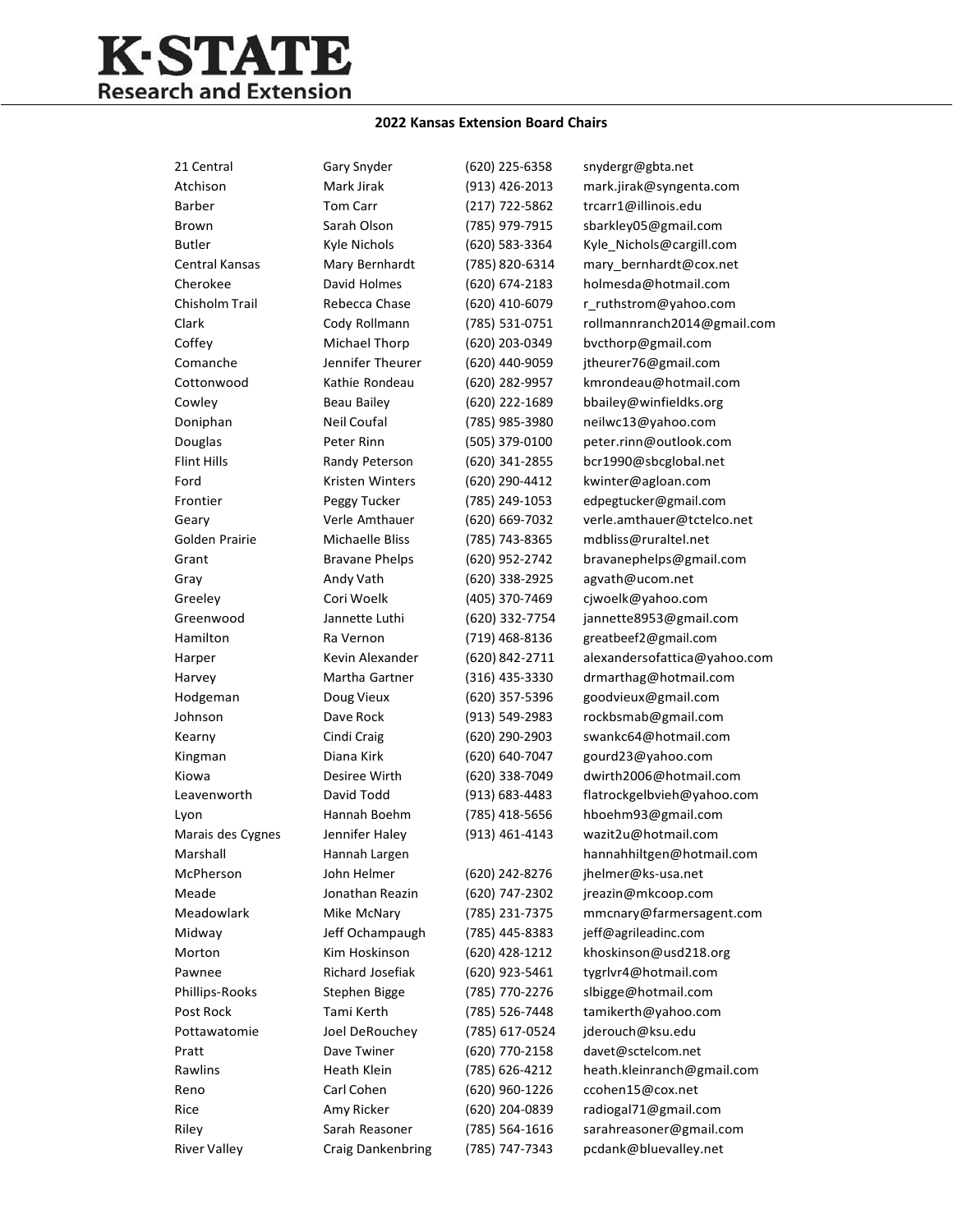

## **2022 Kansas Extension Board Chairs**

| <b>Rolling Prairie</b> | Sonny Williams        | (620) 550-1273 | sonny.williams@southernstar.com |
|------------------------|-----------------------|----------------|---------------------------------|
| Sedgwick               | Jeff Otto             | (316) 393-0756 | jeffotto8@gmail.com             |
| Shawnee                | Angela Dake           | (785) 554-6310 | angelamdake@gmail.com           |
| Southwind              | <b>Steve Morrison</b> | (620) 203-8447 | swmorrison81@gmail.com          |
| Stanton                | <b>Kelly Sipes</b>    | (620) 353-4838 | ksipes@usd452.org               |
| Sumner                 | <b>Sharon Taton</b>   | (620) 440-1844 | sharon.taton1982@gmail.com      |
| Sunflower              | Josh Dechant          | (785) 728-7700 | jdechant@wsbks.com              |
| <b>Thomas</b>          | Tanya Gerstberger     | (785) 462-7671 | tanya.gerstberger@usda.gov      |
| <b>Twin Creeks</b>     | Julie Davis           | (785) 421-8053 | cidavis@ruraltel.net            |
| Wabaunsee              | <b>Steve Tharman</b>  | (785) 456-5180 | steve.tharman@usda.gov          |
| <b>Walnut Creek</b>    | <b>Cortnie Price</b>  | (620) 397-9691 | onion9192@gmail.com             |
| <b>West Plains</b>     | Anne Lampe            | (620) 874-4273 | alampe@wbsnet.org               |
| Wichita                | Craig Berning         | (620) 874-2131 | craigberning@gmail.com          |
| Wildcat                | Kim Rutter            | (620) 228-2545 | lakecedric57@gmail.com          |
| Wild West              | Don Beesley           | (620) 544-6888 | beesley@pld.com                 |
| Wyandotte              | <b>Brenda Mortell</b> | (913) 915-2072 | bmortell@mountosb.org           |
|                        |                       |                |                                 |

Updated 2/2022